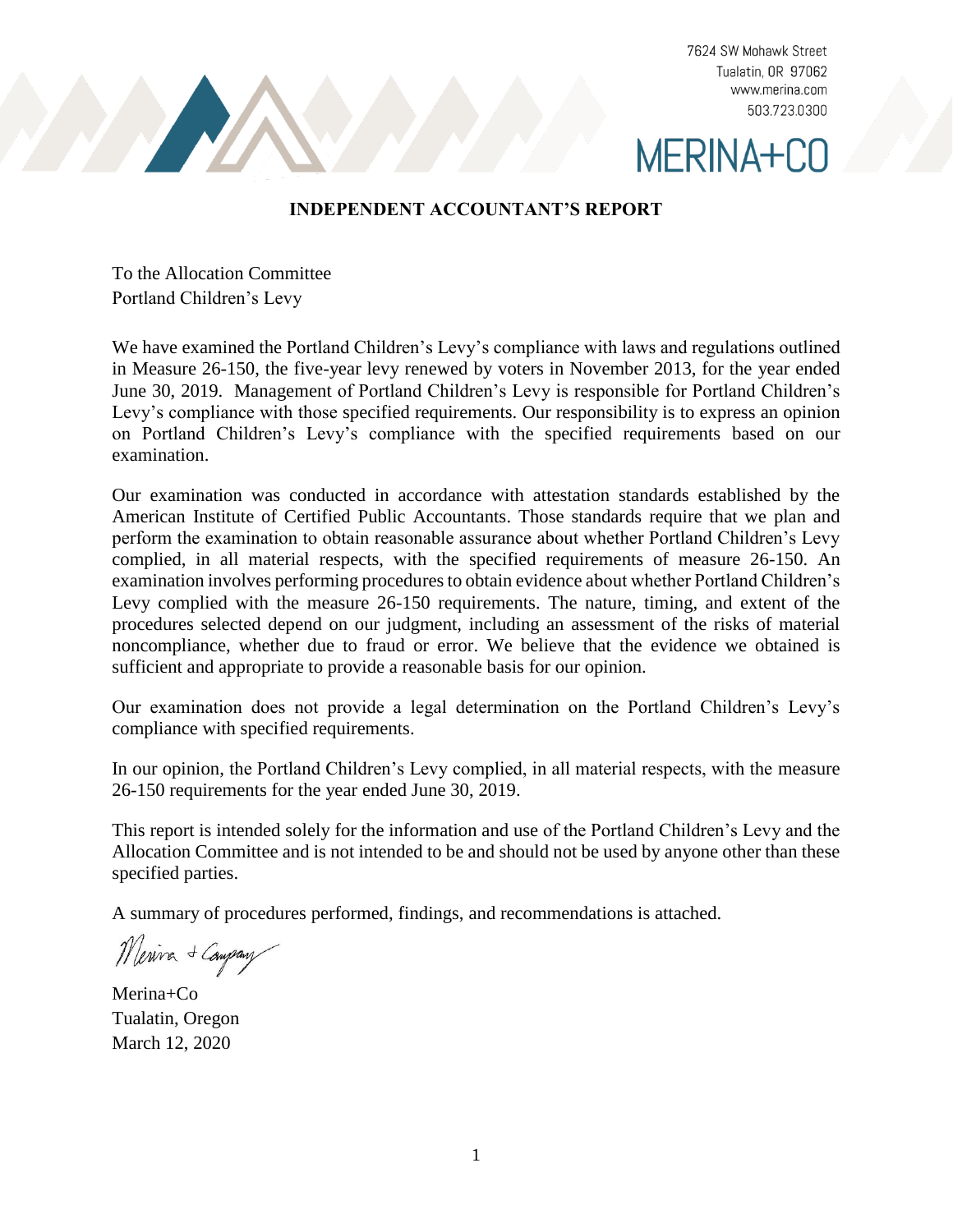# **EXECUTIVE SUMMARY**

### **Overview**

In 2013, Portland voters passed Measure 26-150, renewing the Portland Children's Levy (the Levy) for five years. The Levy is funded through property tax assessments from Multnomah, Clackamas, and Washington County, to provide approximately \$60 million over a five-year period to support programs for children.

The Portland Children's Levy has contracted with Merina+Co (MCO) to examine the Levy's compliance with Measure 26-150 and to perform the following procedures:

- 1. Gain an understanding of the organizational philosophy, objectives and policies for operating the Fund, as well as significant regulatory and accounting matters.
- 2. Review, and test for compliance with, the governing and key documents including the ballot language, intergovernmental agreements, requests for investments (grants), grant agreements, and external contracts.
- 3. Review and assess the adequacy of internal controls including those over recording grant payments, grantee reporting, record-keeping over grants, approval of the disbursements to grantees, administrative budgeting, and reimbursement of administrative expenses, grantee reporting and reimbursement.
- 4. Audit a sample of selected grants, reviewing each grant document and identifying any issues or conflicts including whether reimbursed expenses matched agreed upon budgets and are for allowable costs.

### **Compliance Requirements**

Merina & Company obtained and reviewed the ballot language in Measure 26-150 and identified following requirements as key:

- 1. Funds may only be expended for the following areas:
	- **a. Early Childhood programs:** these programs offer early childhood education and intervention, parenting education and home visiting so Portland's at-risk children reach kindergarten healthy and prepared to succeed.
	- **b. Child abuse prevention and intervention programs:** these programs provide services to reach children affected by neglect, family violence, parental drug and alcohol use and homelessness. They also support stressed families most at-risk for abuse and neglect by providing intensive case management, therapy, counseling, respite care and parent education.
	- **c. Foster care programs:** these programs provide intensive academic support education advocacy for youth in foster care, work to help foster children develop a plan for the future, and provide services to help youth establish permanent connections.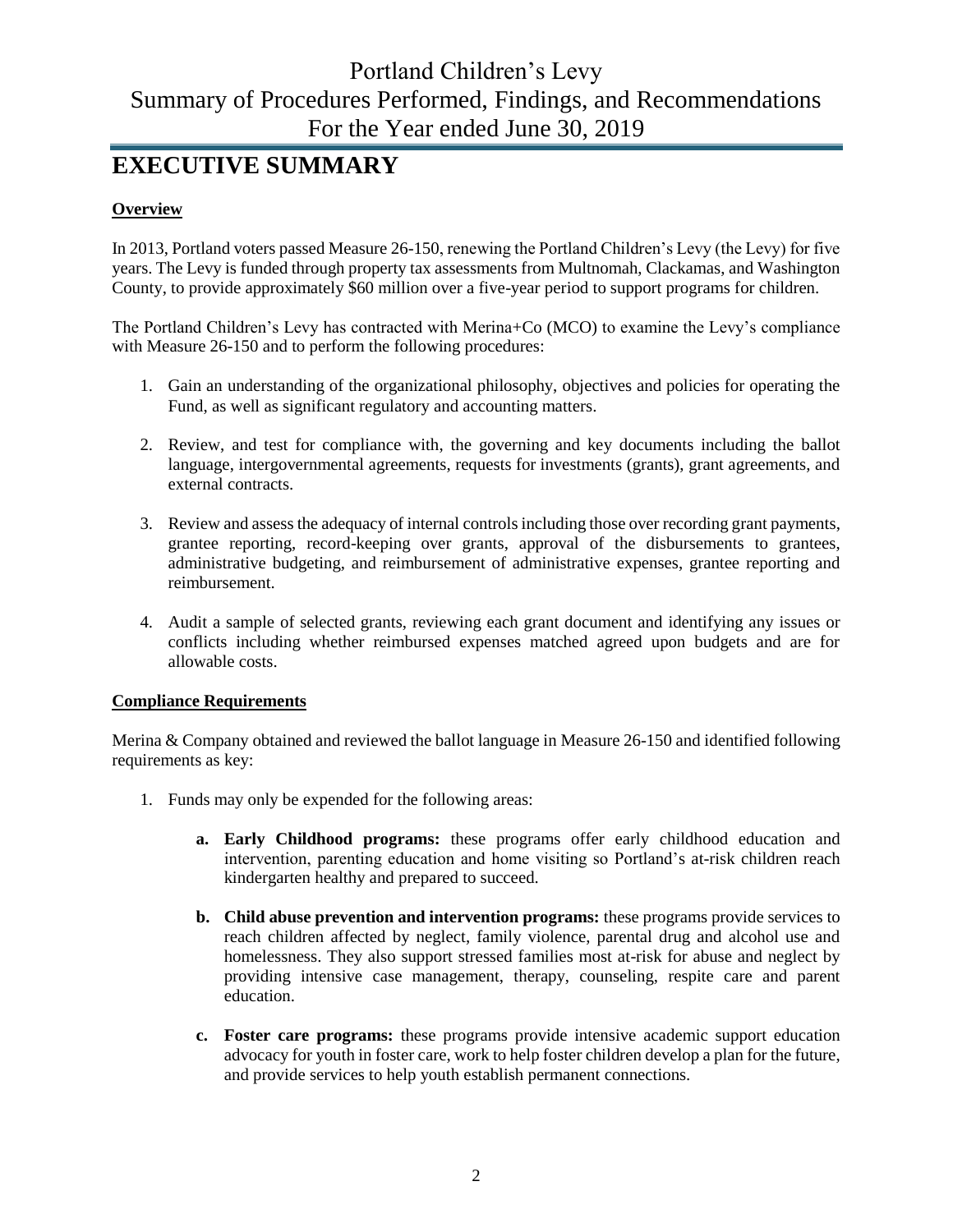- **d. After school and mentoring programs:** these programs provide at-risk children with safe, constructive activities that promote academic achievement and provide positive and consistent adult and peer role models.
- **e. Child hunger:** programs to improve children's access to nutritious meals, leading to improved health and academic success.
- 2. Accountability measures include:
	- a. Costs spent administering the Levy cannot exceed 5% of cumulative tax revenues, including interest.
	- b. The Levy is subject to an annual compliance audit (examination).
	- c. Programs funded must be cost effective and have a proven record of success **(not tested as part of this examination)**.
	- d. The Levy is subject to oversight by a citizen committee of at least five members **(not tested as part of this examination)**.

### **Methodology**

Based on the contract requirements and the compliance requirements as outlined in measure 26-150, Merina & Company has organized their compliance audit (examination) into three key sections:

- Assessing the adequacy of the Levy's internal controls.
- Testing administrative expenses.
- Testing the Levy's administration of grants and the grantee's compliance with contract requirements.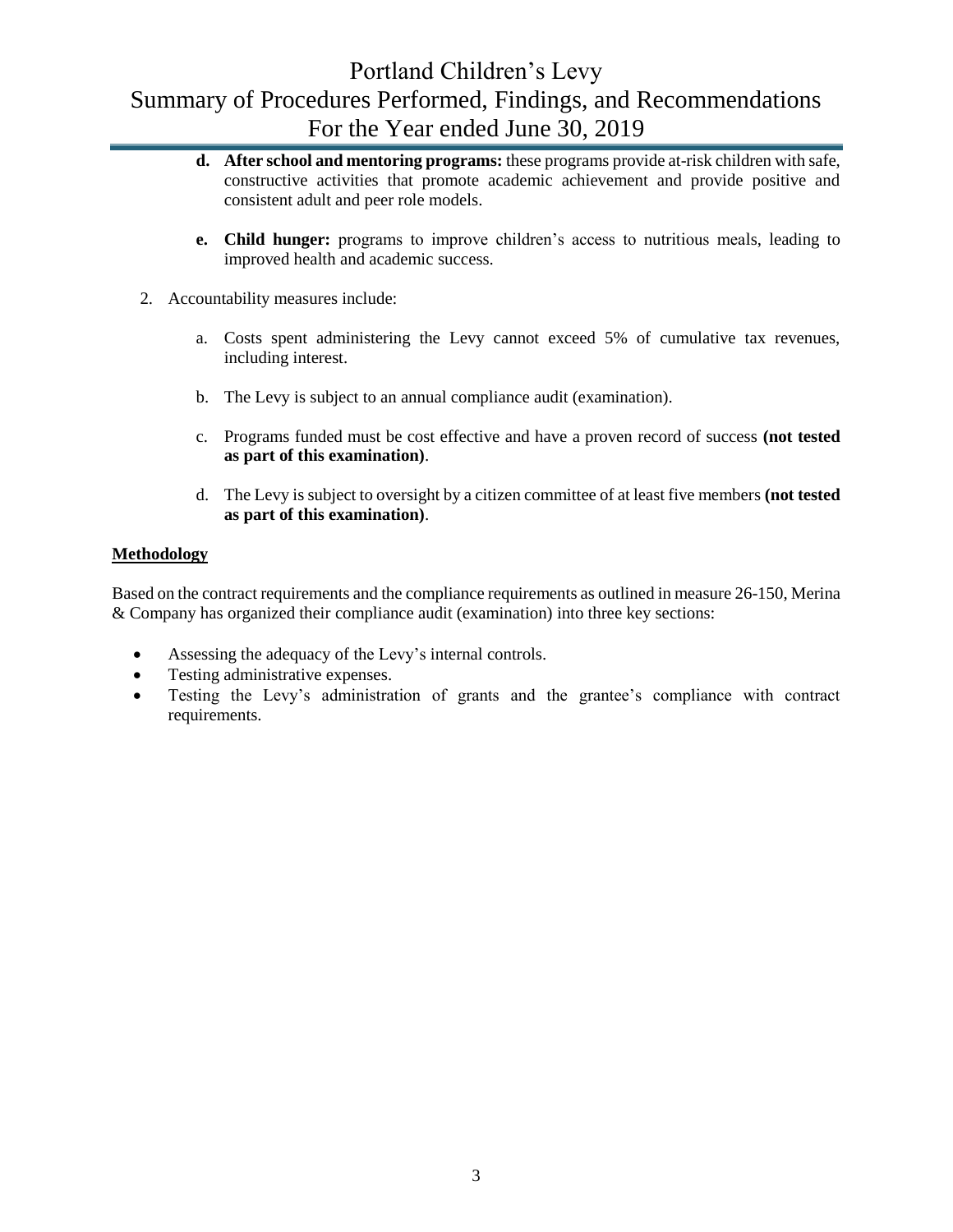## **ASSESSING THE ADEQUACY OF INTERNAL CONTROLS**

### **Objective**

To review and test the adequacy of the Levy's internal controls over reimbursement of administrative expenses and administrative budgeting, as well as over recording and approving disbursements to grantees, and grantee monitoring.

### **Overview – Administrative**

The Levy has three main types of administrative expenses; (1) External costs, which consists of all payments made to vendors outside of the City of Portland, (2) Internal costs, which include General Fund overhead allocation (amount is fixed annually), Bureau Technology Services (annual fixed amount plus billable expenses), Communications, and Printing and Distribution, and (3) Payroll expenses.

*External costs* are typically incurred in one of three ways: a contract, an expense reimbursement, or a Pcard transaction. All expenses that exceed \$5,000 must have a contract that has been approved by Portland City Commissioner Dan Saltzman, Chair of the Levy's Allocation Committee. All other administrative expenses are reviewed by the Levy's Fiscal and Administrative Specialist and approved by the Levy's Director. Once approved, these administrative expenses are entered into the City's accounting System (SAP), and the City's accounting department issues disbursement checks. All checks are then reviewed and mailed by the Office of the Auditor.

*Internal costs* are charged by specific internal service agency of the City of Portland and are billed through SAP.

*Salaries* are pre-determined by the City of Portland for each of the Levy's employees. Employees have a maximum amount of hours they are eligible to work each pay period, and no overtime is granted. Time cards are reviewed and approved each pay period by the Levy's Director. Paychecks are processed through the City's accounting departments.

#### **Overview – Grants**

The Levy has a five-member Allocation Committee that approves all grants and determines funding amounts. Once funding amounts are established, the Levy obtains a grant contract which must be approved by Commission Saltzman, the City Attorney, and the Grantee. Grant Managers will then work with the individual grantee to establish a budget, not to exceed the amount awarded by the committee. The Levy's staff review reimbursement requests quarterly and compare them to the approved budget. In order for a request to be paid, it must be approved by the Grant Manager, and by the Fiscal and Administrative Specialist. The City's accounting department is responsible for processing the payment, and the Office of the Auditor reviews, prepares, and mails the checks to the grantees.

#### **Results**

• The internal control procedures appear to be adequate and provide a sound structure for processing administrative expenses and ensuring that disbursements are authorized and allowable.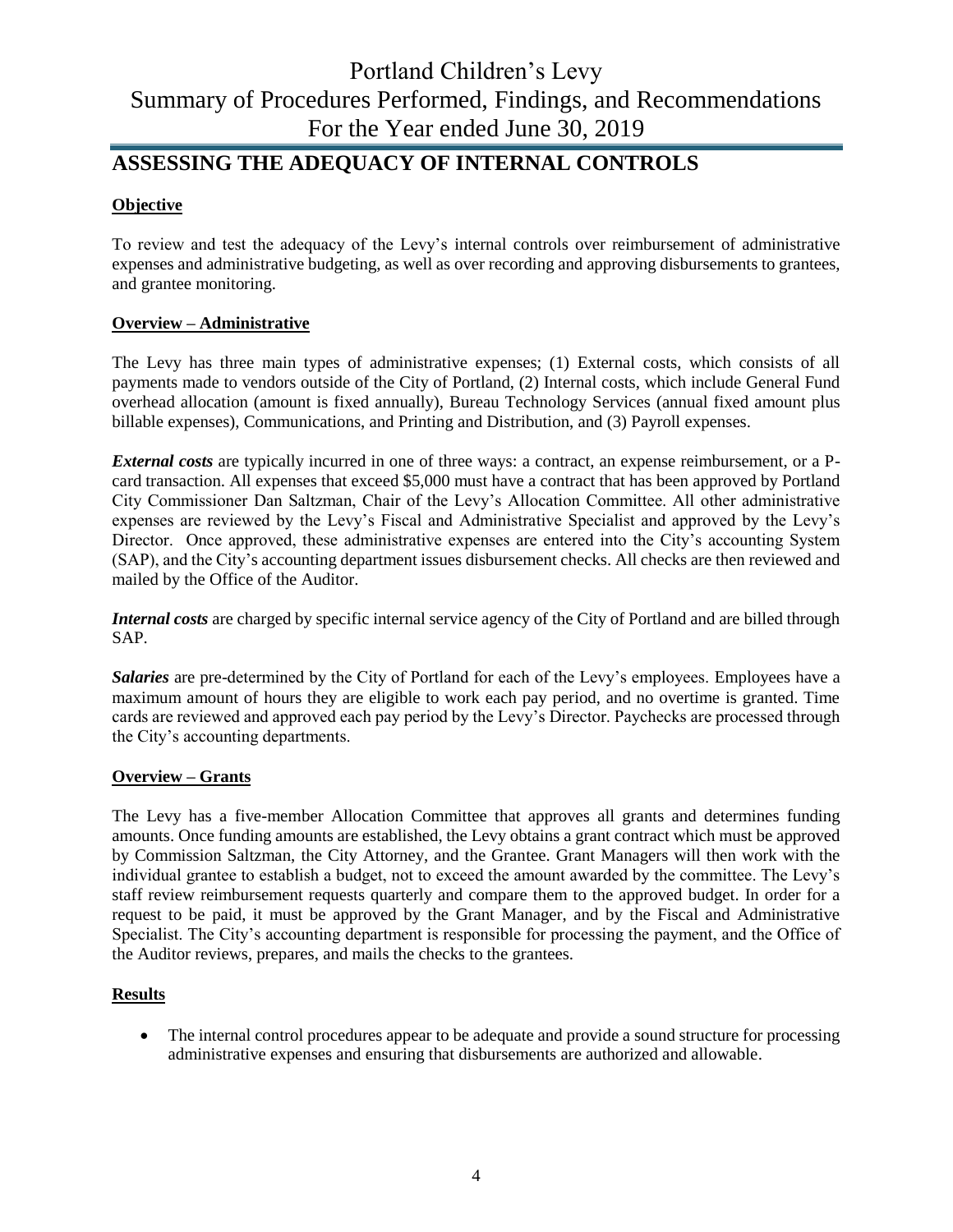- Having the Levy's payroll, administrative, and grant disbursements processed by other City Departments provides segregation of duties and controls that would otherwise be difficult to institute in an organization with limited staff.
- The application of internal controls over administrative expenses appears to be operating effectively.
- We noted that internal controls over approving grantee reimbursements appear to be effective.

## **ADMINISTRATIVE EXPENSES**

### **Objective**

To review administrative expenses to determine that they were less than 5% of cumulative tax revenues (including interest) and that administrative expense were ordinary, necessary, and approved.

### **Methodology**

We selected a random sample of 15 external administrative, 10 internal administrative, and 5 Training and TA expense to test that they were:

- Authorized by appropriate personnel.
- Recorded in the proper period and for the correct amount.
- In agreement to supporting documentation.
- Services for over \$5,000 were approved by contract.

We compared total annual payroll expenses to budgeted payroll approved by Commissioner Saltzman and the City Commissioners to verify that:

- Total payroll was allowable and did not exceed budgeted amount.
- Payroll was appropriately classified as an administrative expense.

We also calculated the maximum amount of administrative expenses allowed (5% of cumulative tax revenues including interest).

### **Results**

- We noted that disbursements selected for testing were authorized by appropriate personnel.
- Disbursements appeared to be recorded in the proper period and for the correct amount**.**
- Supporting documentation appeared adequate and agreed to payment.
- We noted that total personnel expenses did not exceed the budgeted amount.
- We determined that payroll was appropriately classified as an administrative expense.
- We determined that the Levy's cumulative administrative expenses were \$9,421,052 which is \$701,165 below the maximum 5% threshold.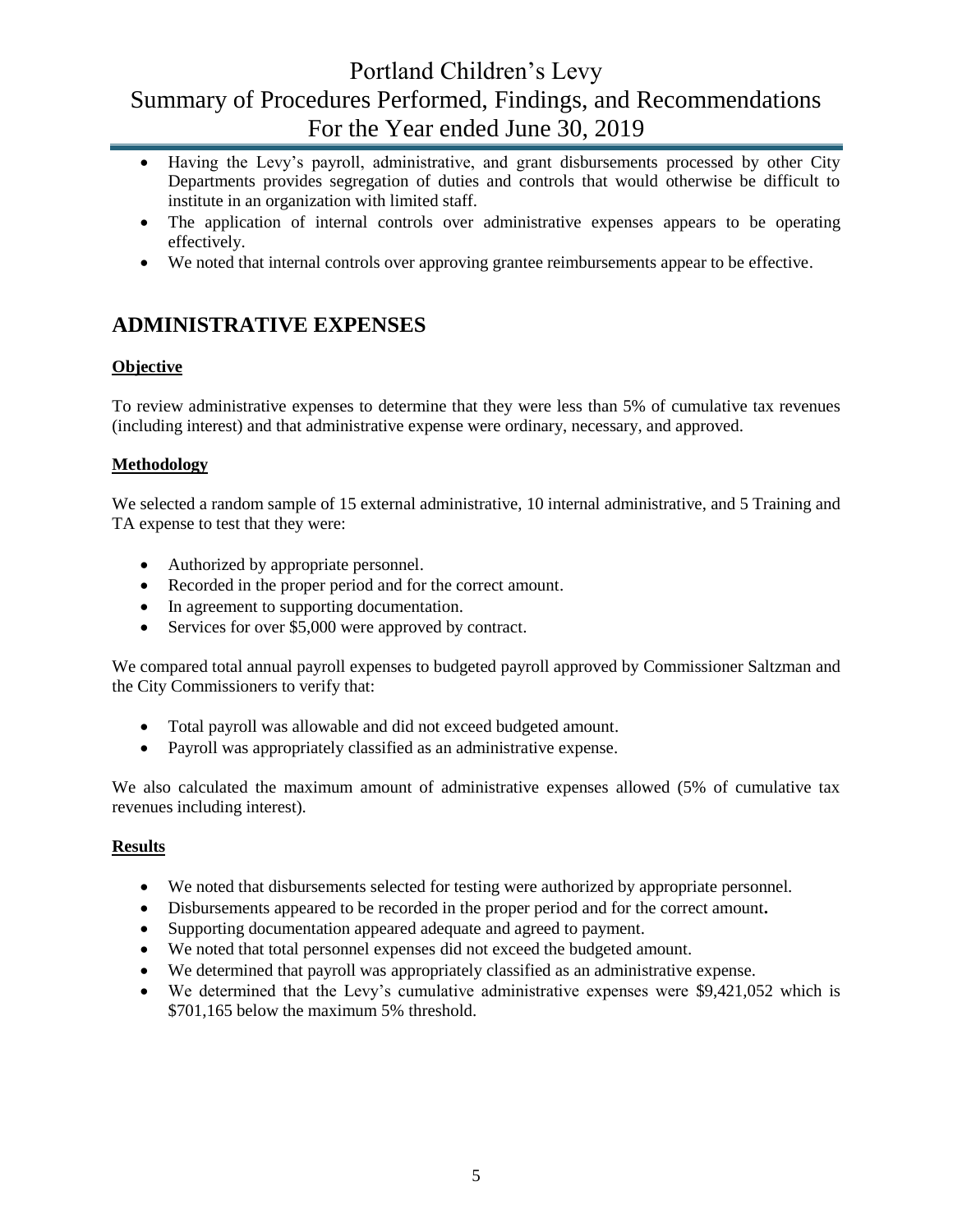### **Documents Examined**

- Disbursement log prepared by Levy staff for internal, external, and training expenses
- Invoices/purchase orders/receipts
- Contracts, where applicable
- SAP fund 216000 Budget to Actual report as of June 30, 2019
- City of Portland CAFR
- Ballot 26-150

## **ADMINISTRATION OF GRANTS & GRANTEE MONITORING**

### **Objective**

To review key documents such as the ballot language, requests for investment, and grant agreements and determine compliance with these documents. Also, to test the Levy's compliance with grant monitoring requirements and the adequacy of internal controls.

### **Methodology**

We selected a total sample of 23 random grantees and performed the following procedures:

- We compared the request for investment to the approved grant document.
- We reviewed the signed grant contract for proper approval.
- We compared the grant budgets to the approved award amount to ensure agreement.
- We verified grant reimbursement requests had proper approval and were for allowable costs.
- We compared grant reimbursements to the approved budget.
- We verified that grantee administrative costs reimbursed by the Levy did not exceed the allowed amount.
- We reviewed quarterly advances to verify they were less than 25% of the total grant (as outlined in the grant contract).
- We examined grantee files to determine reports and other required documents were submitted, and submitted timely.
- We examined grantee files to determine if the grantee had the required insurance at the time the contract was initiated and approved by the City Attorney.

#### **Results**

- The grants tested all appear to be for a program area allowable based on the ballot language.
- We noted that all grants tested appeared to have contracts signed by the appropriate personnel.
- The approved budgets do not appear to exceed the approved award, for the grants tested.
- The reimbursement requests appear to be properly approved.
- It appeared that of the grantees tested, no grantee exceeded their approved budget.
- It appeared that of the grantees tested, no grantee's administrative costs exceeded the allowed amount.
- It appeared that advance requests did not exceed 25% of the approved budget.